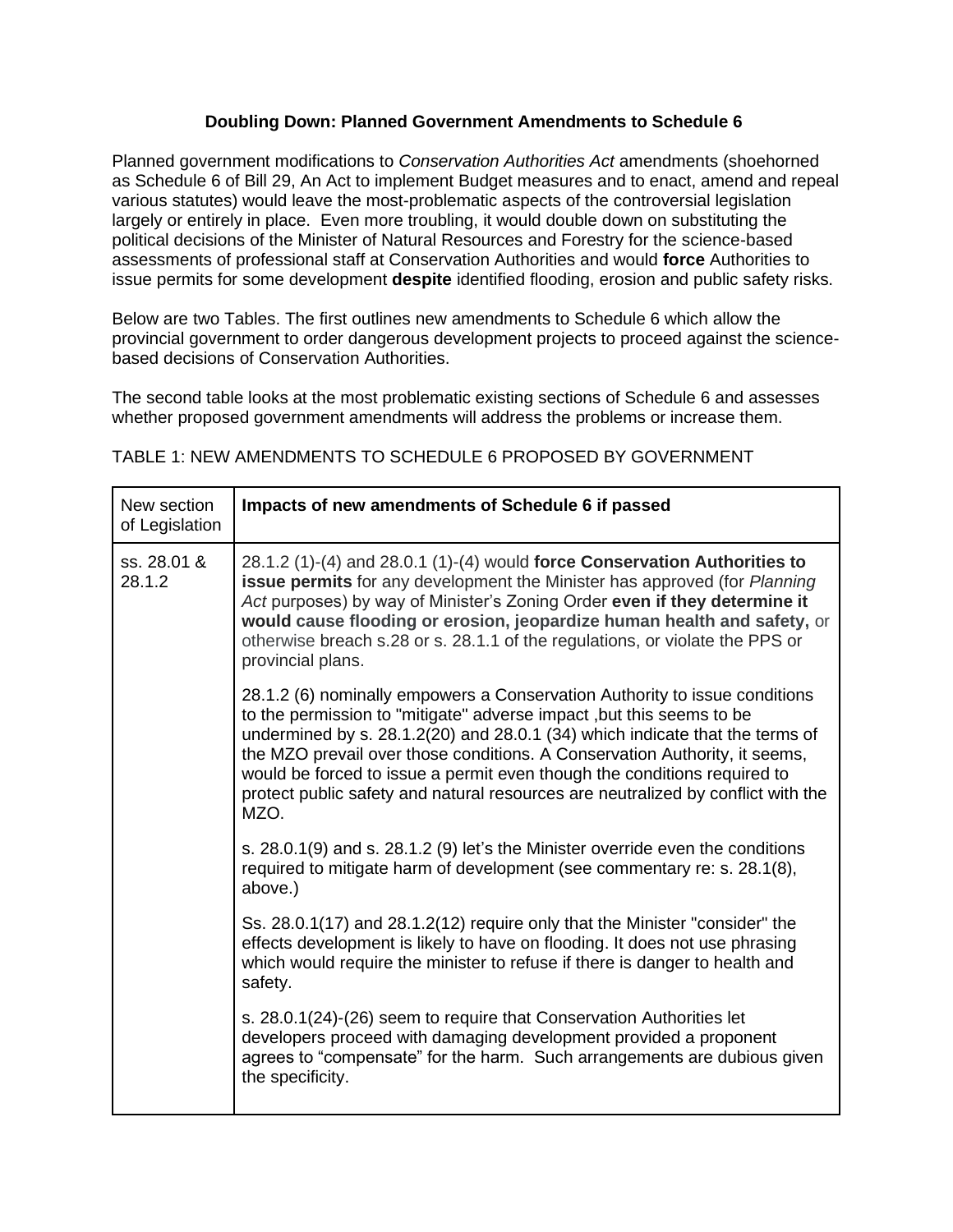|           | A related amendment to Schedule 6 ss. 29(2) of Bill 229 means that these<br>"forced permit" provisions in 28.0.1 would come into force immediately upon<br>receipt of Royal Assent, rather than at a later date, as with the rest of the<br>schedule. This appears calculated to influence the present dispute<br>regarding a proposed casino development in Duffin's Creek wetlands.                                                    |
|-----------|------------------------------------------------------------------------------------------------------------------------------------------------------------------------------------------------------------------------------------------------------------------------------------------------------------------------------------------------------------------------------------------------------------------------------------------|
| Ss. 40(5) | The innocuous-looking phrase added to the Minister's regulation-making<br>power ("[a] regulation made under this section may be general or particular in<br>its application), is concerning in this context. It could be interpreted as<br>allowing the Minister to use different rules to determine the geographical<br>boundaries of Conservation Authorities permitting powers, or even for<br>different parts of the same watershed. |

## TABLE 2: AMENDMENTS TO EXISTING SECTIONS OF SCHEDULE 6 PROPOSED BY GOVERNMENT

| <b>Affected</b><br>Legislation | Problems in Original Bill 229,<br><b>Schedule 6</b><br>(1st Reading Nov 5, 2020)                                                                                                                                                                                                                                                                                                                                                                                                                                                                                                                                                                                                                                                                                                                                                                                                      | <b>Impacts if Proposed Government-</b><br>supported Amendments are approved<br><b>(Standing Committee on Finance &amp;</b><br>Economic Affairs, Dec 5, 2020) |
|--------------------------------|---------------------------------------------------------------------------------------------------------------------------------------------------------------------------------------------------------------------------------------------------------------------------------------------------------------------------------------------------------------------------------------------------------------------------------------------------------------------------------------------------------------------------------------------------------------------------------------------------------------------------------------------------------------------------------------------------------------------------------------------------------------------------------------------------------------------------------------------------------------------------------------|--------------------------------------------------------------------------------------------------------------------------------------------------------------|
| ss. 28.1(8)                    | Would let unscrupulous rejected<br>applicants who know they cannot<br>convince experts their proposal is<br>safe, circumvent any<br>independent expert adjudicative<br>body and request reconsideration<br>by a partisan politician instead.<br>While the criteria applied by the<br>minister are nominally the same,<br>the internal process when a<br>minister makes decisions of this<br>sort are very different than they<br>are at conservation authorities,<br>for the Mining and Lands<br>Commission, or for the Local<br>Planning Appeal Tribunal. A<br>Minister's office is not set up to<br>disregard political calculations<br>and make decisions that are<br>strictly technical.<br>Even where Ministry staff are<br>capable of providing expert<br>analysis recommending a<br>particular outcome, such<br>analysis, and legal advice from<br>Ministry counsel as to what | No improvement.                                                                                                                                              |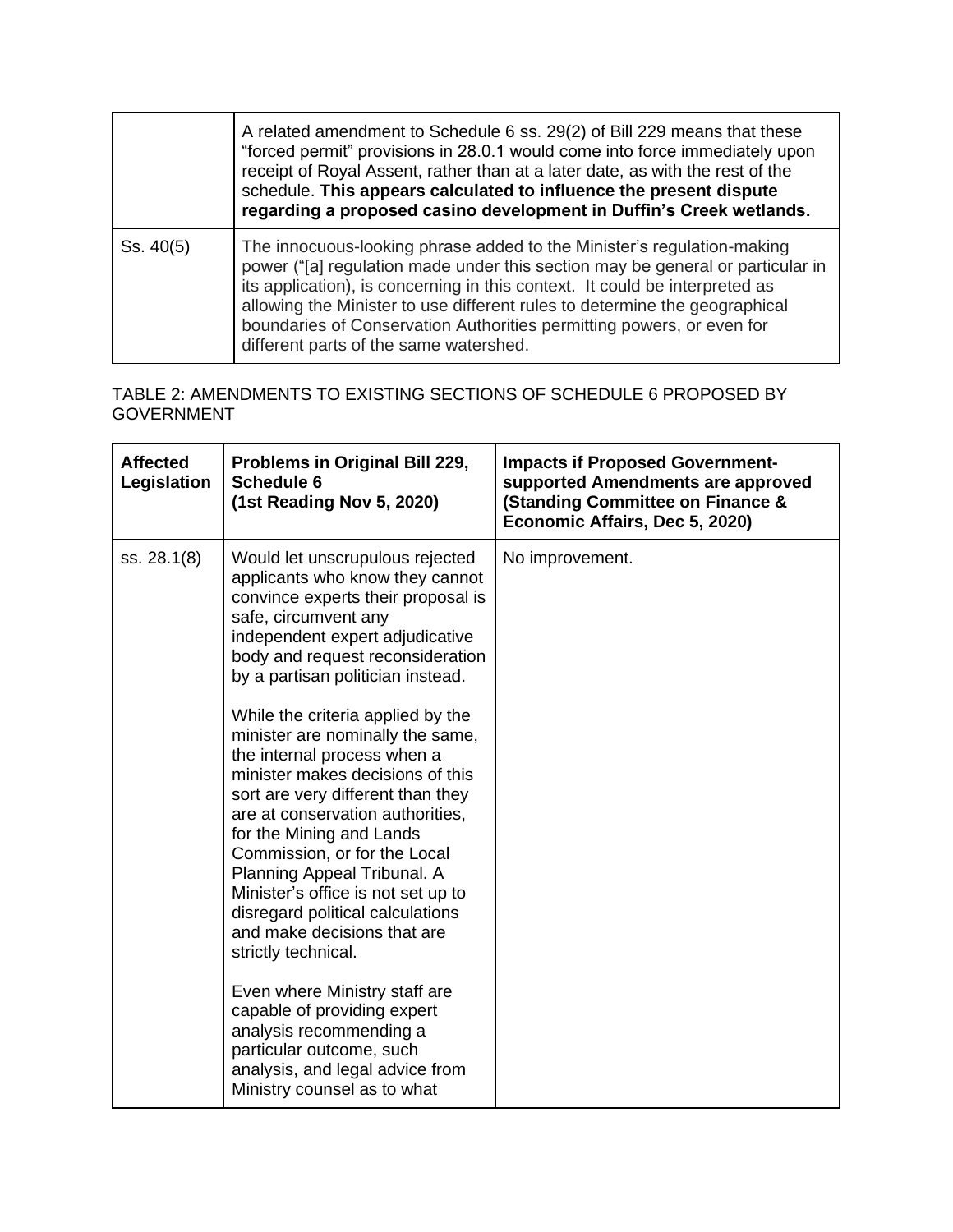|           | outcome the law demands, are<br>only parts of a decision package<br>that is presented to the Minister<br>by political staff, whose chief<br>concern and expertise is in<br>optimizing the electoral and<br>donor impact of a decision.                                                                                                                                                                                                                                                                                                                                                                                                                                                                                                                                                                                                                              |                     |
|-----------|---------------------------------------------------------------------------------------------------------------------------------------------------------------------------------------------------------------------------------------------------------------------------------------------------------------------------------------------------------------------------------------------------------------------------------------------------------------------------------------------------------------------------------------------------------------------------------------------------------------------------------------------------------------------------------------------------------------------------------------------------------------------------------------------------------------------------------------------------------------------|---------------------|
| S. 28.1.1 | Would allow the Minister, by<br>Order, to usurp the whole<br>authority of independent<br>conservation authorities with<br>respect to development permits.<br>Because (as ss. 28.1.1(3) makes<br>clear) applicants would be<br>allowed to apply to the Minister<br>without any hearing at first<br>instance, or even a processed<br>application before the relevant<br>Conservation Authority, the<br>minister would lack even the<br>minimum evidence required to<br>make a non-arbitrary decision.<br>The required analysis cannot<br>reasonably be provided by<br>Ministry staff, because<br><b>Conservation Authorities and</b><br>their staff are the collectors and<br>repositories of the fine-grained<br>scientific knowledge about each<br>watershed that is required to<br>assess the consequences of<br>granting a permit, or altering its<br>conditions. | No improvement.     |
| s.14.1    | Would end the established<br>implied duty of Conservation<br>Authority members to prioritize<br>the watershed-wide objects of the<br>authority, and instead require<br>them to privilege the interests of<br>their respective municipalities.<br>This would mean the weight<br><b>Conservation Authorities</b><br>accorded to the benefits and<br>burdens of a decision becomes a<br>function of the balance raw voting<br>power among the particular<br>municipalities involved instead of                                                                                                                                                                                                                                                                                                                                                                         | Would be addressed. |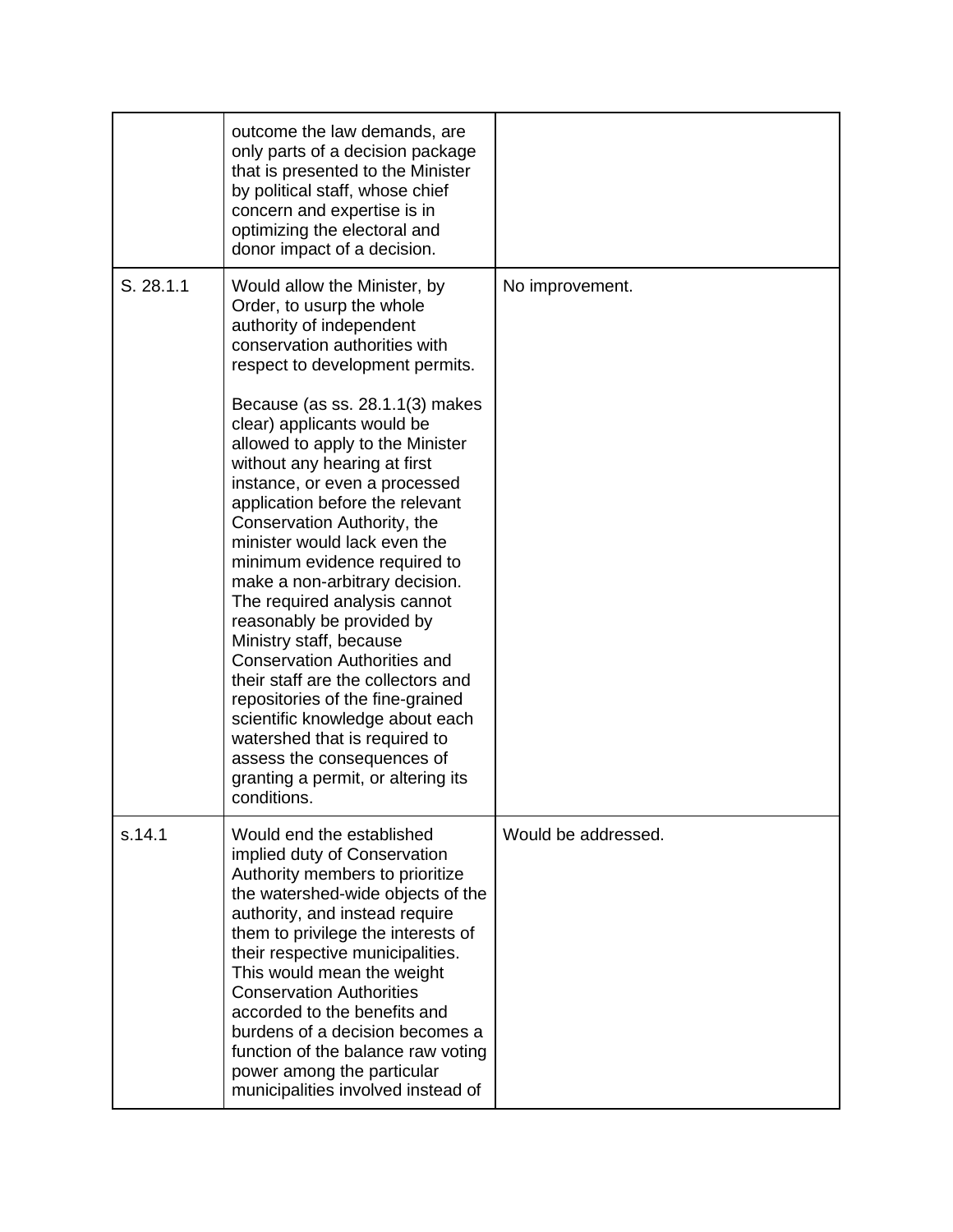|                                | in consideration of the<br><b>Conservation Authority itself</b>                                                                                                                                                                                                                                                                                     |                                                                                                                                                                                                                                                                                                                                                                                                                                                                                                                                                                                                                                                                                                                                       |
|--------------------------------|-----------------------------------------------------------------------------------------------------------------------------------------------------------------------------------------------------------------------------------------------------------------------------------------------------------------------------------------------------|---------------------------------------------------------------------------------------------------------------------------------------------------------------------------------------------------------------------------------------------------------------------------------------------------------------------------------------------------------------------------------------------------------------------------------------------------------------------------------------------------------------------------------------------------------------------------------------------------------------------------------------------------------------------------------------------------------------------------------------|
| S. 14(1.1)                     | Would require that that all of the<br>Conservation Authority members,<br>now unleashed (per s. 14.1<br>changes) from duty to anything<br>other than their own municipality,<br>be actual politicians from those<br>municipalities.                                                                                                                  | Partially addressed. Up to 30 per cent of<br>Conservation Authority members (or more,<br>with express permission from the Minister)<br>could be persons other than members of<br>the municipal council.                                                                                                                                                                                                                                                                                                                                                                                                                                                                                                                               |
| ss. $21(1)(b)$                 | Would let landowners who know<br>or suspect their property has<br>features that make development<br>risky, (and thus require<br>permitting), refuse access for<br>testing, and thus prevent<br>Authorities from discovering that<br>they have permitting authority.<br>(Such features can often only be<br>identified through testing.)             | Not addressed. Conservation Authority<br>staff need to have the right to enter<br>property to determine if there are hazard<br>features. They can not always know<br>without a site visit.                                                                                                                                                                                                                                                                                                                                                                                                                                                                                                                                            |
| 21(1)(c)                       | By denying Conservation<br>Authorities access to<br>expropriation, would<br>empower bad actors to hold<br>hostage lands which are of little<br>market value, but indispensable<br>to the protection of the public<br>interest.                                                                                                                      | No improvement.                                                                                                                                                                                                                                                                                                                                                                                                                                                                                                                                                                                                                                                                                                                       |
| Planning<br>Act ss. 1<br>(4.1) | Consequential amendments to<br>the Planning Act would strip<br>Conservation<br>Authorities of the legal standing<br>in Planning Act proceedings that<br>they rely on to prevent and<br>address acute and cumulative<br>environmental threats to public<br>safety that stem from parts of the<br>watershed outside protected<br>features themselves. | Only partially addressed.<br><b>Conservation Authorities would be</b><br>permitted to be parties only to appeals<br>relating to a narrow subset of "natural<br>hazard risks" chosen by the Minister.<br>The changes would not, however, preserve<br>one of the core functions of a Conservation<br>Authority's standing in Planning Act<br>appeals, which is to ensure that watershed<br>natural resources issues are properly<br>looked after in large scale planning<br>decisions within the watershed. For<br>example, it may be important that a<br>Conservation Authority have standing in<br>appeals of Official Plan amendments that<br>would substantially increase impermeable<br>surfaces across one of its municipalities, |